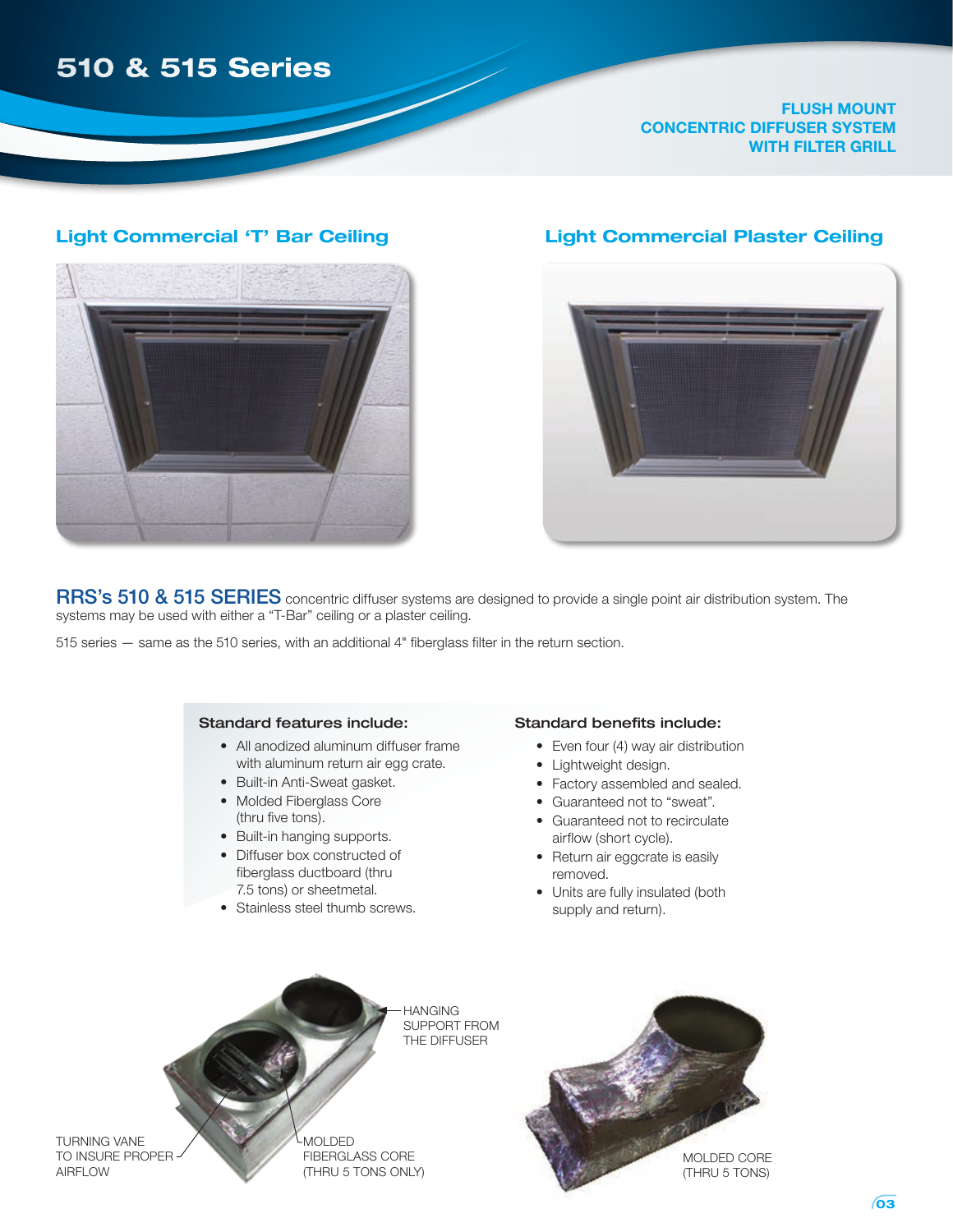# **510 & 515 Series**

#### **Typical specifications**

Furnish and install Ruskin Rooftop Systems **"510 & 515 Series"** concentric diffuser systems. The system shall consist of an aluminum supply diffuser with an aluminum eggcrate return. It shall also have a permanent (not adhesive) anti-sweat gasket and hanging supports. All units that are five (5) tons and smaller shall have a molded fiberglass interior transition.



## **510 & 515 Series Concentric Diffuser Engineering Data**

| <b>MODEL#</b>                      | <b>CFM</b> | <b>STATIC</b><br><b>PRESSURE</b> | <b>THROW IN</b><br><b>FEET</b> | <b>NECK</b><br><b>VELOCITY</b> | <b>JET</b><br><b>VELOCITY</b> | <b>NOISE</b><br><b>LEVEL</b> | <b>UNIT</b><br><b>WEIGHT</b> |
|------------------------------------|------------|----------------------------------|--------------------------------|--------------------------------|-------------------------------|------------------------------|------------------------------|
|                                    | 600        | 0.09                             | $10 - 14$                      | 234                            | 417                           | 18                           | 27.00                        |
|                                    | 800        | 0.11                             | $12 - 18$                      | 313                            | 556                           | 20                           | 27.00                        |
| $01 - 510 - 16$<br>$01 - 515 - 16$ | 1000       | 0.14                             | $15 - 20$                      | 391                            | 691                           | 20                           | 27.00                        |
|                                    | 1200       | 0.17                             | $16-22$                        | 469                            | 833                           | 25                           | 27.00                        |
|                                    | 1400       | 0.20                             | $17 - 24$                      | 547                            | 972                           | 30                           | 27.00                        |
|                                    | 1000       | 0.14                             | $15 - 20$                      | 391                            | 694                           | 20                           | 27.00                        |
|                                    | 1200       | 0.17                             | $16-22$                        | 469                            | 833                           | 25                           | 27.00                        |
|                                    | 1400       | 0.20                             | $17 - 24$                      | 547                            | 972                           | 30                           | 27.00                        |
| $01 - 510 - 18$<br>$01 - 515 - 18$ | 1600       | 0.24                             | $18 - 25$                      | 625                            | 1111                          | 30                           | 27.00                        |
|                                    | 1800       | 0.30                             | $20 - 28$                      | 703                            | 1250                          | 35                           | 27.00                        |
|                                    | 2000       | 0.36                             | $21 - 29$                      | 781                            | 1389                          | 40                           | 27.00                        |
|                                    | 2200       | 0.40                             | $22 - 30$                      | 859                            | 1528                          | 40                           | 27.00                        |
|                                    | 2600       | 0.17                             | $19 - 24$                      | 663                            | 1294                          | 30                           | 42.00                        |
|                                    | 2800       | 0.20                             | $20 - 28$                      | 714                            | 1393                          | 35                           | 42.00                        |
| $01 - 510 - 20$                    | 3000       | 0.25                             | $21 - 29$                      | 765                            | 1492                          | 35                           | 42.00                        |
|                                    | 3200       | 0.31                             | $22 - 29$                      | 816                            | 1592                          | 40                           | 42.00                        |
|                                    | 3400       | 0.37                             | 22-30                          | 867                            | 1692                          | 40                           | 42.00                        |
|                                    | 3600       | 0.17                             | $22 - 29$                      | 844                            | 1646                          | 34                           | 104.00                       |
| $01 - 510 - 22$                    | 4000       | 0.21                             | 24-33                          | 938                            | 1829                          | 40                           | 104.00                       |
|                                    | 4400       | 0.27                             | 28-37                          | 1032                           | 2011                          | 40                           | 104.00                       |

| <b>MODEL#</b>    | <b>CFM</b> | <b>STATIC</b><br><b>PRESSURE</b> | <b>THROW IN</b><br><b>FEET</b> | <b>NECK</b><br><b>VELOCITY</b> | <b>JET</b><br><b>VELOCITY</b> | <b>NOISE</b><br><b>LEVEL</b> | <b>UNIT</b><br><b>WEIGHT</b> |
|------------------|------------|----------------------------------|--------------------------------|--------------------------------|-------------------------------|------------------------------|------------------------------|
|                  | 4500       | 0.31                             | 25-34                          | 922                            | 1795                          | 40                           | 151.00                       |
| $01 - 510 - 50$  | 5000       | 0.34                             | 24-33                          | 938                            | 1829                          | 40                           | 151.00                       |
|                  | 5400       | 0.39                             | $32 - 41$                      | 1083                           | 2107                          | 45                           | 151.00                       |
|                  | 5600       | 0.36                             | 28-37                          | 1000                           | 2082                          | 45                           | 158.00                       |
| $01 - 510 - 60$  | 6000       | 0.42                             | $40 - 50$                      | 1071                           | 2230                          | 45                           | 158.00                       |
|                  | 6400       | 0.50                             | $43 - 52$                      | 1143                           | 2379                          | 50                           | 158.00                       |
|                  | 6600       | 0.54                             | $45 - 56$                      | 1179                           | 2454                          | 50                           | 158.00                       |
| $01 - 510 - 80$  | 7200       | 0.39                             | $26 - 35$                      | 996                            | 2093                          | 45                           | 197.00                       |
|                  | 8000       | 0.50                             | $42 - 51$                      | 1107                           | 2326                          | 50                           | 197.00                       |
|                  | 8400       | 0.56                             | 44-54                          | 1162                           | 2442                          | 50                           | 197.00                       |
|                  | 8800       | 0.63                             | 48-59                          | 1217                           | 2558                          | 50                           | 197.00                       |
|                  | 9600       | 0.41                             | $32 - 41$                      | 1036                           | 2159                          | 45                           | 197.00                       |
| $01 - 510 - 100$ | 10000      | 0.45                             | $37 - 46$                      | 1079                           | 2249                          | 45                           | 197.00                       |
|                  | 10400      | 0.50                             | $42 - 51$                      | 1122                           | 2339                          | 50                           | 197.00                       |
|                  | 10000      | 0.57                             | $37 - 46$                      | 713                            | 1506                          | 35                           | 244.00                       |
|                  | 11000      | 0.72                             | $46 - 56$                      | 785                            | 1657                          | 35                           | 244.00                       |
| $01 - 510 - 300$ | 12000      | 0.90                             | 54-66                          | 856                            | 1808                          | 40                           | 244.00                       |
|                  | 13000      | 1.10                             | 62-75                          | 927                            | 1958                          | 40                           | 244.00                       |

1. All data is based on the Air Diffusion Council guidelines.

2. Throw data is based on Terminal Velocities of 75 FPM using isothermal air.

3. "Neck Velocity" is the speed in feet per minute of the air coming into the diffusers – similar to duct velocity.\*

4. "Jet Velocity" is the speed in feet per minute of the air exiting the diffusers.\*

5. Actual noise levels are less than those shown.

\* Jet velocity is higher than neck velocity on the (510) flush mount diffusers because the air gets "pinched down" as it exits – similar to high pressure water coming out of a garden hose with a sprayer.

 The drop down (530) diffusers have enough face area in the supply grills so that the air velocity does not increase significantly as it exits the concentric. That is why "Neck Velocity" and "Jet Velocity" are the same for the drop downs.